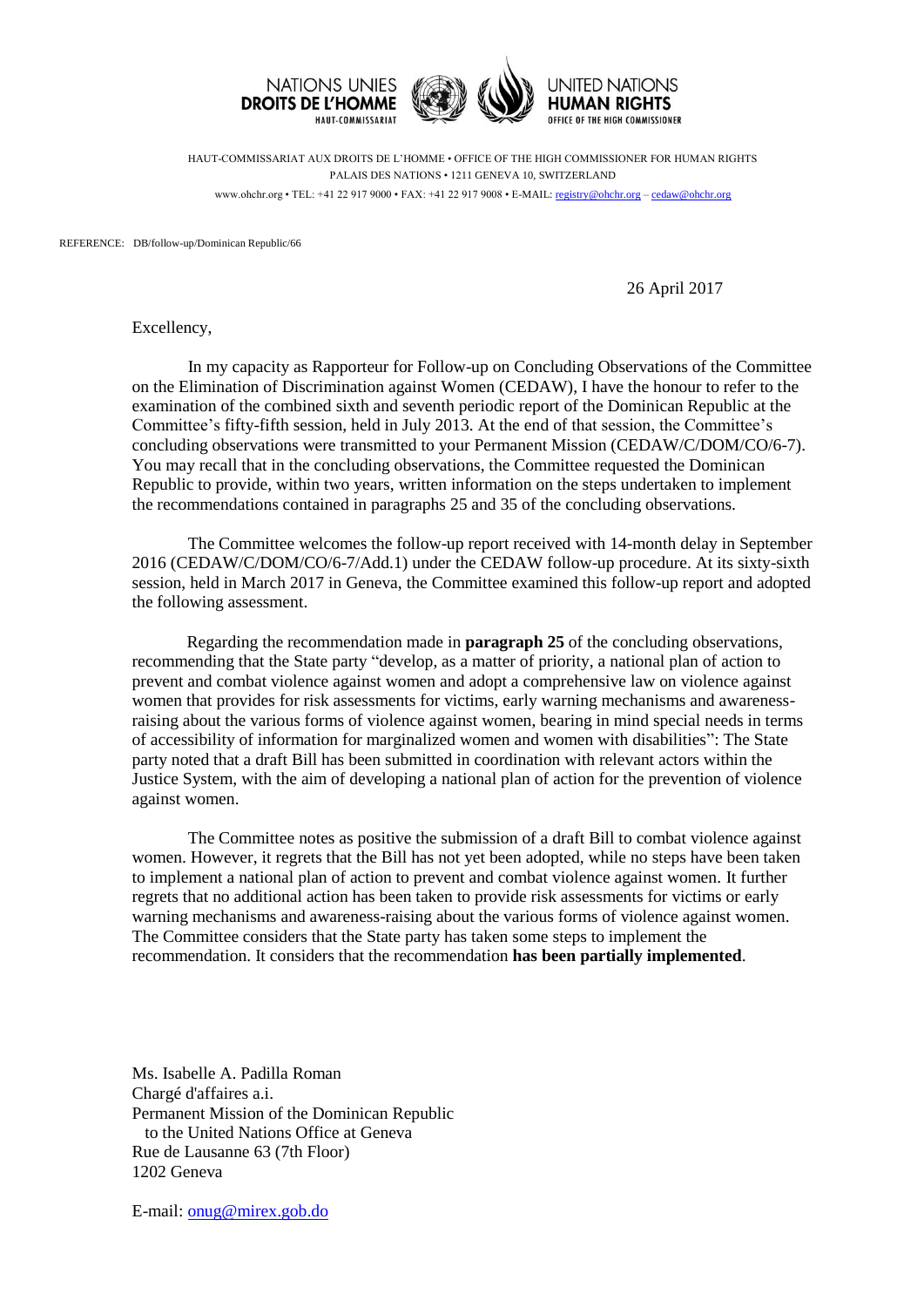

In relation to the recommendation that the State party "strengthen the judicial system in order to apply the law on violence against women and to provide measures to protect potential victims, including restraining orders against perpetrators": The State party referred to various joint projects developed between the Division of Gender and Family within the Ministry of Women's Affairs, the National College of Judges and the Gender Equality Commission, including a project to strengthen the implementation of a Policy on Gender within the Judiciary (2015-2019) aimed at identifying the main training gaps in relation to applying a gender perspective to cases involving violence against women, sexual violence and feminicide. The State party further noted that the Senate has established a Centre for Women Victims of Domestic Abuse, a Centre for Women Survivors of violence, as well as a Protocol for follow up regarding women who are in shelters through the Office of the Public Prosecutor. The State party however noted that due to financial constraints it has not been able to introduce other plans that it had foreseen to address the concerns raised by the Committee in relation to strengthening the judiciary or to protect potential victims, including the issuance of restraining orders against perpetrators.

The Committee notes the efforts made to strengthen capacities of members of the judiciary in adopting a gender perspective when applying the law in cases involving violence against women, sexual violence and feminicide. However it considers that the State party did not take concrete steps to protect potential victims, including the issuance of restraining orders against perpetrators. The Committee considers that the State party has taken some steps to implement the recommendation. It considers that the recommendation **has been partially implemented**

With regards to the recommendation that the State party "ensure that women and girls, including those with disabilities, who are victims of violence have adequate access to medical, psychosocial and legal assistance and to victim and witness protection programmes": The State party indicated that a strategy for Strengthening the Response of the National Health System to Violence (2016-2020) has been adopted, which focuses on gender based violence against children, women and the elderly and highlights violence as a public health issue that particularly affects women, children and the elderly, including women with disabilities, and LBTI women. The State party further noted that the Senate has developed a law on access to justice for victims of domestic violence and a proposal to provide legal aid to women who do not have the financial means to cover legal costs, including victims and witnesses of violence. The State party further indicated that two interview centres have been established in San Cristóbal and Santiago to improve access to justice for female victims of violence and witnesses of crimes. It is expected that more will be opened in the near future. The State party noted that currently the centres are used mainly for interviewing children and adolescents, and women in exceptional circumstances, given the limited capacity of the two centres and the high demand they are experiencing. The State party also highlighted a number of measures taken to raise awareness about the risks faced by women with disabilities to violence: In 2015 the National Council on Disabilities organised an awareness raising workshop on the rights of persons with disabilities among staff from the Department of Family Affairs, Childhood and Gender, the Division of Gender and Family and the National College of the Judiciary. It further noted that in December 2015 an inter-institutional agreement was signed between all the relevant judicial bodies in conjunction with the National Council on Disabilities to develop a National Plan on Disability.

The Committee welcomes the development of a strategy to strengthen the response of the National Health System to Violence (2016-2020), the development of a law on access to justice for victims of domestic violence and the proposal to provide legal aid to women victims. It however regrets that these proposals have not yet been adopted. Noting as positive the establishment of two interview centres in San Cristóbal and Santiago as a means of improving access to justice for female victims of violence and witnesses of crimes, and the plans to establish more of such centres in the future, the Committee regrets that the centres are currently only being used for women in exceptional circumstances. It further notes that concrete information has not been provided on measures taken to ensure access to medical and psychosocial assistance for victims, and regrets the lack of information on witness protection programmes. The Committee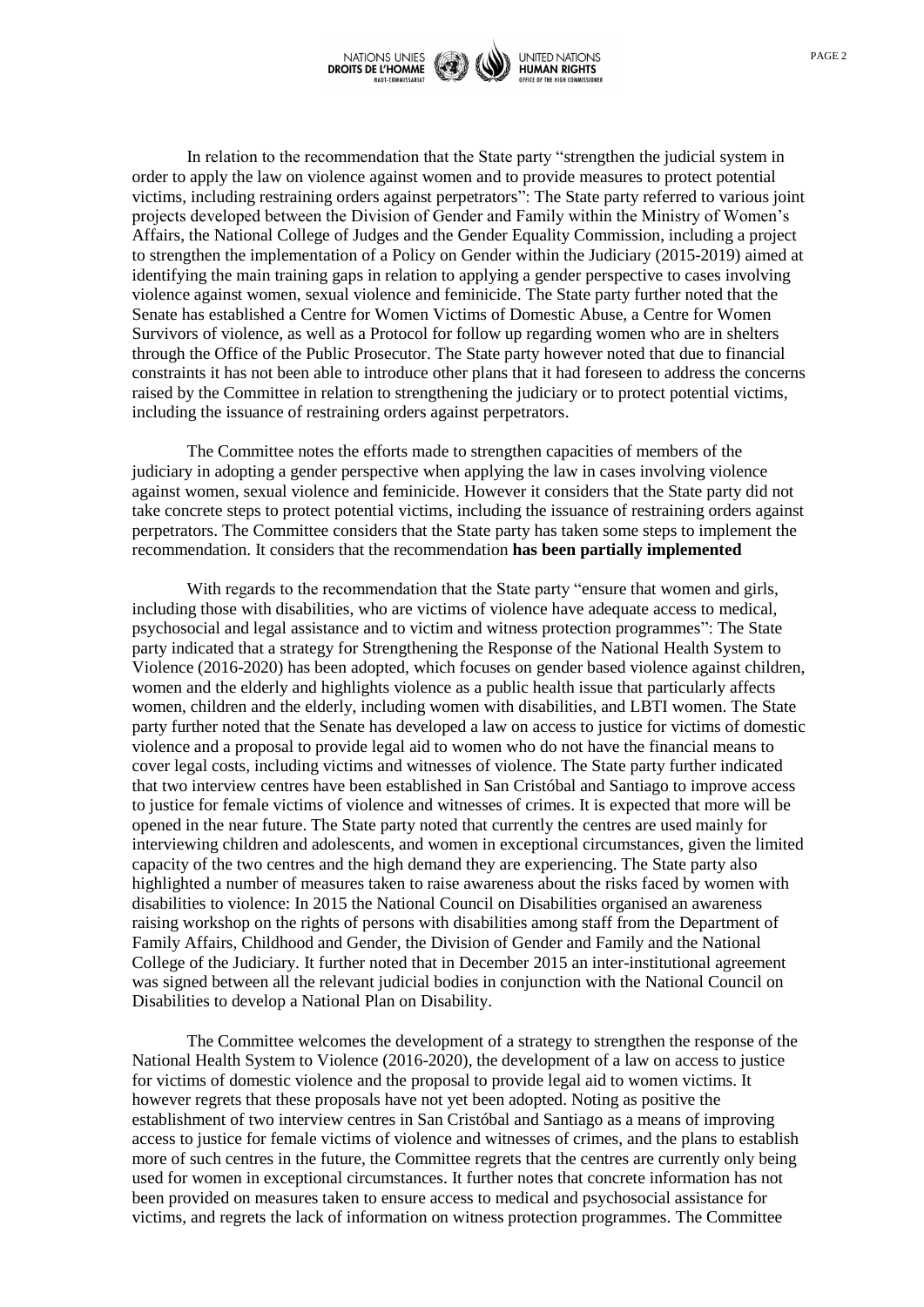

considers that the State party took some steps to implement the recommendation. It considers that the recommendation **has been partially implemented**.

The Committee recommends that, in relation to paragraph 25 of the concluding observations, the State party provide, **in its next periodic report,** information on further actions taken to:

1. Expedite adoption of the draft Bill to combat violence against women along with a national plan of action to prevent and combat violence against women, which provides for risk assessments for victims, early warning mechanisms and awareness-raising about the various forms of violence against women, bearing in mind special needs in terms of the accessibility of information for marginalized women and women with disabilities.

2. Strengthen capacities of actors of the judicial system to address gaps identified in adopting a gender perspective when applying the law in cases involving violence against women, sexual violence and feminicide and develop concrete measures to protect potential victims, including the use of restraining orders against perpetrators.

3. Enhance efforts to ensure that women and girls, including those with disabilities, who are victims of violence have adequate access to medical and psychosocial assistance, as well as to victim and witness protection programmes. In addition, expedite adoption of the law on access to justice for victims of domestic violence and establish additional Interview Centres throughout the country, allowing for the extension of their use to all cases of violence against women.

With regards to the recommendation made in **paragraph 35** of the concluding observations "to adopt measures to encourage women to opt for non-traditional occupational areas such as technical professions" : The State party noted that the Technological Institute of the Americas (ITLA) has signed an agreement with the Research Centre for Feminist Action in 2010, which aims to encourage women to elect technical careers and organized awareness raising workshops on the gender digital divide, while a widely disseminated awareness raising campaign has resulted in an increase of approximately 15 per cent in female candidates participating in ITLA courses. The State party further referred to a number of other projects including ongoing school visits to encourage girls to apply for technological careers as well as funding for combined courses on digital training and English language run by the Women's Digital Federation. In addition, it mentioned that joint measures have been taken by the Ministry of Labour and the National Institute for Professional Technical Training to provide professional and/or technical training for women who wish to opt for non-traditional careers. It noted that between 2009 and 2014 some 12,520 women were trained in non-traditional careers, including general mechanics, car mechanics, electrics and construction. Various events were also carried out at the Autonomous University of Santo Domingo on the International Women's Day to promote non-traditional careers for women.

The Committee welcomes the various measures that have been taken by the State party to encourage women to opt for non-traditional occupational areas, such as technical professions, including through awareness raising workshops, initiatives to promote enrolment in technological careers and incentives to follow courses on digital training. The Committee considers that the State party took significant steps towards the implementation of the recommendation. It considers that the recommendation **has been implemented.**

Regarding the recommendation "to provide for effective remedies for victims of sexual harassment in the workplace, including through the adoption of the necessary legislation": The State party noted that Article 47 (9) of Labour Law No. 16-92 of the Labour code prohibits sexual harassment in the workplace, while amendments to the Labour Code have introduced a variety of measures to protect female customs workers from sexual abuse in the workplace. It referred to a second set of "Guidelines on Labour Rights for equal opportunities and non-discrimination" that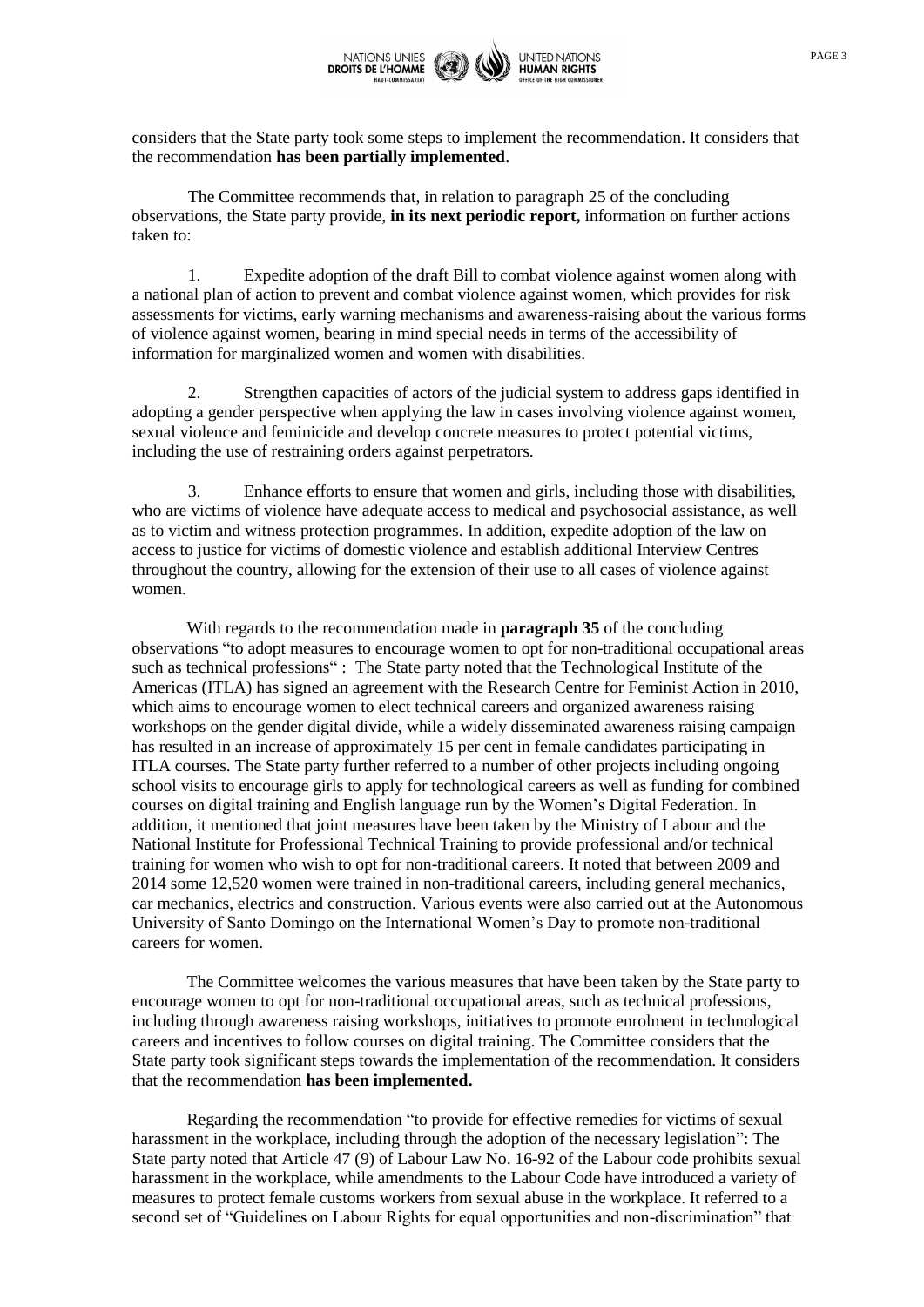

has been disseminated through the Ministry of Labour since 2014, and accompanied by various implementing mechanisms, including labour inspections, a complaints service and legal aid. It further noted that between 2014 and 2015, 49 workshops were carried out for local labour inspectors on the prohibition of sexual harassment in the workplace. The State party also mentioned that the Ministry of Tourism has introduced a specific mechanism to combat sexual harassment in the workplace, including the establishment of an Anti-abuse Unit which provides psychological assistance to victims.

The Committee notes as positive the various measures that have been taken by the State party to provide prevent sexual harassment in the workplace, including the adoption of the necessary legislation and the introduction of complaint mechanisms. However, it notes that the State party did not provide any information on remedies available for victims of sexual harassment and on their effectiveness. The Committee considers that the State party took some steps towards the implementation of the recommendation. It considers that the recommendation **has been partially implemented**.

With regards to the recommendation that the State party "prohibit and prosecute compulsory pregnancy testing and HIV/AIDS testing as a condition of employment and establish a mechanism for monitoring the working conditions of women living with HIV/AIDS": The State party mentioned that through amendments to the Labour Code in 2012 compulsory pregnancy testing and HIV/AIDS testing as a condition of employment have been abolished. The State party noted that cases involving persons who were dismissed before 2012 on the basis on being HIV positive have been referred to the Labour Board, where appropriate measures are taken to reinstate such persons to their former employment. It further referred to a sentence handed down by the Supreme Court of Justice in 2015 (Sentence No. 113) for the 'mobbing' of persons with HIV/AIDS in the workplace, and noted that the case is now considered to be an important precedent for the future. The State party mentioned that Law 135-11 is an important legislative tool that provides for the prevention of HIV/AIDS and includes sanctions that apply when the rights of persons with HIV/AIDS are violated in the workplace. The State party also referred to a number of programmes that have been established through the Ministry of Labour to prevent discrimination against persons living with HIV/AIDS and ensure equal opportunities.

The Committee notes as positive the amendments to the Labour Code abolishing compulsory pregnancy testing and HIV/AIDS testing as a condition of employment and referral of past cases to the Labour Board, as well as a sentence of the Court of Justice on mobbing of persons with HIV/AIDS in the workplace and programmes to prevent related forms of discrimination. However, the Committee notes that no information was provided by the State party in relation to the establishment of a specific mechanism to monitor the working conditions of women with HIV/AIDS in the workplace. The Committee considers that the State party took some steps towards the implementation of the recommendation. It considers that the recommendation **has been partially implemented**.

Regarding the recommendation "to expand and allocate adequate resources to childcare facilities throughout the State party and introduce flexible working hours for women and men in both the public and private sectors": The State party noted that there are 125 kindergartens operating throughout the country, during the normal working hours of both the public and private sector, while extended hours have been introduced (from 08:00 to 17:00) in schools where children are provided with breakfast and afternoon snacks. It further indicated that a significant budget has been allocated to implement the National Plan of Action for the Protection of Early Childhood Development. It mentioned that through the Plan, 101 new kindergartens will be built along with 600 community centres to provide for 146,071 children between 0-5 years. It indicated that in 2016 the aim was to build at least 216 additional childcare facilities to provide for 90,000 children. In addition, the State party mentioned plans to build 1000 community centres, beginning with 120 in 2013, and to introduce child care training over the next 3 years for parents as soon as a child is born.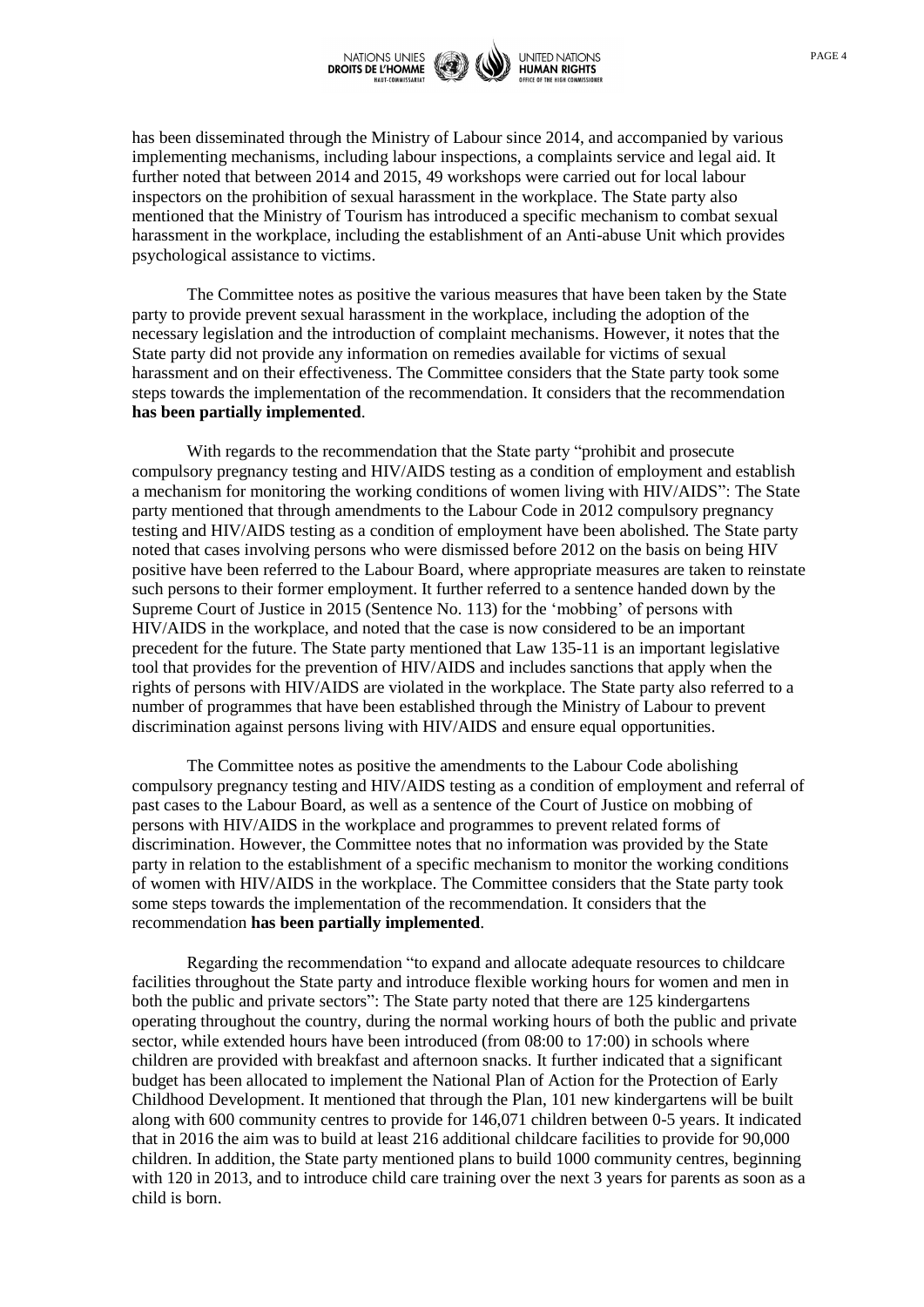

PAGE 5

The Committee welcomes the plans, as well as the corresponding budgetary allocations, to expand the availability of child care facilities throughout the country, the introduction of extended hours in schools and the provision of breakfast and afternoon snacks to children in some of these institutions. While the Committee appreciates the political will demonstrated by the State party to increase child care facilities nationwide, the Committee notes that information on specific measures that have been taken to introduce flexible working hours for women and men in both the public and private sectors was not provided. The Committee considers that some steps have been taken by the State party to implement the recommendations. The Committee considers that the recommendation **has been partially implemented**.

In relation to the recommendation that the State party "raise awareness among men and women about their equal family responsibilities and encourage men to participate equally in child rearing and household responsibilities": The State party indicated that as part of a ten year education plan, a process is in place to raise awareness of the shared responsibilities in childrearing and household responsibilities. It also noted that the Institute for Professional Technical Training includes a module on gender equality. It further referred to a number of policies that have been developed through the Ministry of Labour, in accordance with Decree 974-2 of September 2001, to increase awareness of gender inequality, including a project to be overseen by the Division for Equal Opportunities and Non-Discrimination, to raise awareness about the importance of co-responsibility within the family in relation to child rearing and other household duties.

The Committee welcomes the various measures introduced to raise awareness among men and women about their equal family responsibilities and to encourage men to participate equally in child rearing and household responsibilities. The Committee considers that even though the State party took significant steps towards the implementation of the recommendation, it would still be necessary to include other measures beyond the Ministry of Labour in order to effectively raise awareness, including actions within the educational system and the media. It considers that the recommendation **has been partially implemented**.

The Committee recommends that, in relation to paragraph 35 of the concluding observations, the State party provide, **in its next periodic report,** information on further actions taken to:

1. Ensure that appropriate remedies are in place for victims of sexual harassment in the workplace and take measures to de-stigmatize victims and raise awareness about the criminal nature of acts of sexual harassment so as to support the lodging of formal complaints;

2. Establish a specific mechanism to monitor the working conditions of women with HIV/AIDS in the workplace;

3. Take concrete measures to introduce flexible working hours for women and men in both the public and private sectors.

4. Continue expanding awareness raising activities about equal family responsibilities of men and women beyond the Ministry of Labour, including through actions targeting the educational sector and the media.